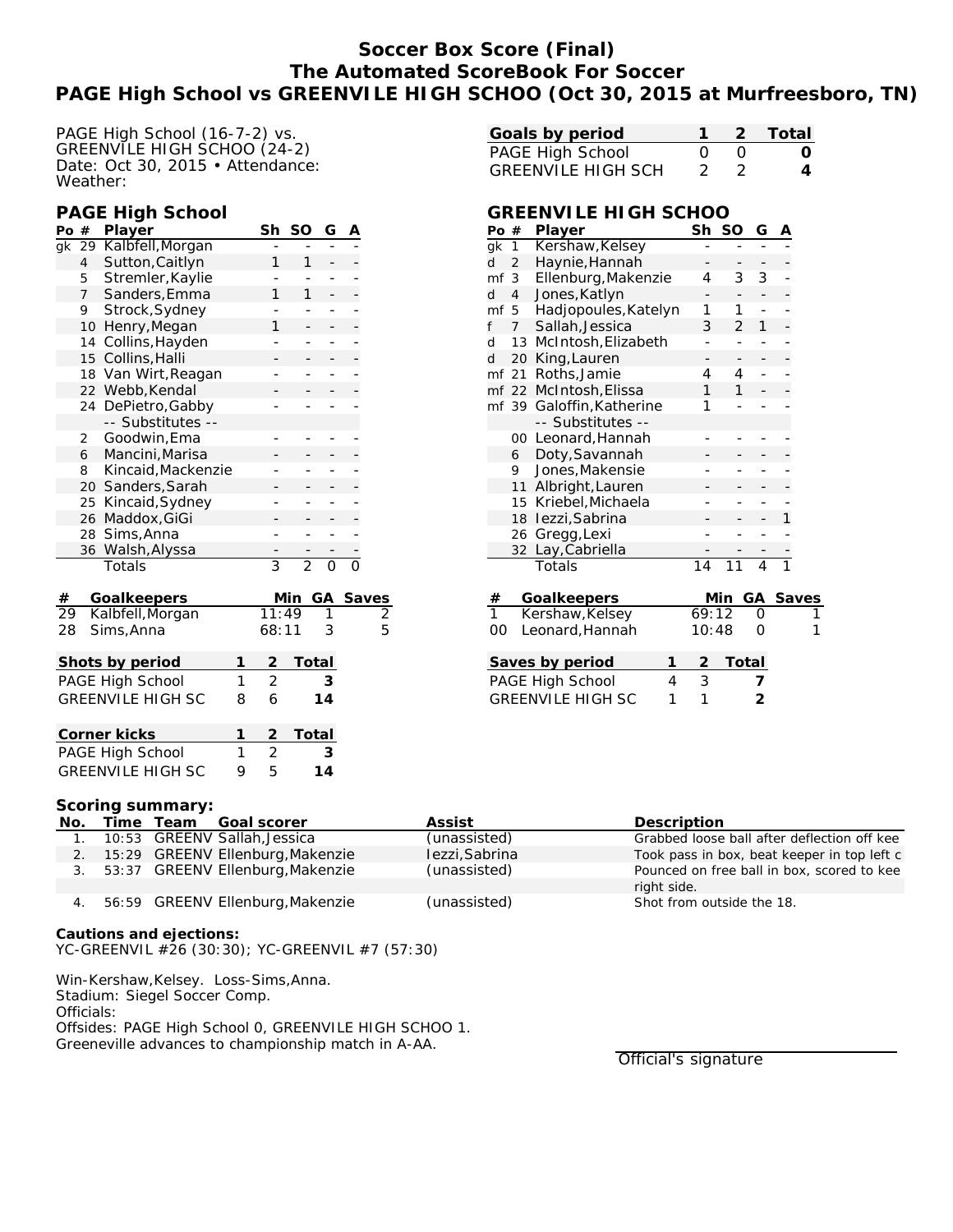## **Play-by-Play Summary (1st period) PAGE High School vs GREENVILE HIGH SCHOO (Oct 30, 2015 at Murfreesboro, TN)**

| PAGE High School Starters: |
|----------------------------|
|----------------------------|

|    |    | PAGE High School Starters: |    |    | <b>GREENVILE HIGH SCHOO Starters:</b> |
|----|----|----------------------------|----|----|---------------------------------------|
|    | 4  | Sutton, Caitlyn            | GК |    | Kershaw, Kelsey                       |
|    | 5  | Stremler, Kaylie           | D  | 2  | Haynie, Hannah                        |
|    |    | Sanders, Emma              | MF | 3  | Ellenburg, Makenzie                   |
|    | 9  | Strock, Sydney             | D  | 4  | Jones, Katlyn                         |
|    | 10 | Henry, Megan               | МF | 5. | Hadjopoules, Katelynn                 |
|    | 14 | Collins, Hayden            | F  |    | Sallah, Jessica                       |
|    | 15 | Collins, Halli             | D  | 13 | McIntosh, Elizabeth                   |
|    | 18 | Van Wirt, Reagan           | D  | 20 | King, Lauren                          |
|    | 22 | Webb, Kendal               | МF | 21 | Roths, Jamie                          |
|    | 24 | DePietro, Gabby            | MF | 22 | McIntosh, Elissa                      |
| GK | 29 | Kalbfell, Morgan           | МF | 39 | Galoffin, Katherine                   |

- 00:00 Kalbfell,Morgan at goalie for PAGE High School.
- 00:00 Kershaw,Kelsey at goalie for GREENVILE HIGH SCHOO.
- 00:33 Shot by GREENVIL McIntosh,Elissa, SAVE Kalbfell,Morgan.
- 03:30 Corner kick by GREENVIL Hadjopoules,Katelynn [03:30]. Foul on GREENVILE HIGH SCHOO.
- 06:54 Shot by GREENVIL Galoffin,Katherine BLOCKED.
- 08:33 Shot by GREENVIL Roths,Jamie, SAVE Kalbfell,Morgan.
- 09:43 Corner kick by GREENVIL Galoffin,Katherine [09:43].
- 10:53 GOAL by GREENVIL Sallah,Jessica (FIRST GOAL).

### **PAGE HIGH SCHOOL 0, GREENVILE HIGH SCHOO 1**

\*Grabbed loose ball after deflection off keeper.

- 10:53 PAGE substitution: Sims,Anna for Kalbfell,Morgan.
- 11:49 Sims,Anna at goalie for PAGE High School. Foul on PAGE High School.
- 12:32 Header Shot by GREENVIL Ellenburg,Makenzie HIGH. Foul on PAGE High School. Foul on PAGE High School.
- 14:52 GREENVIL substitution: Iezzi,Sabrina for McIntosh,Elissa.
- 15:19 Corner kick by GREENVIL Galoffin,Katherine [15:19].
- 15:29 GOAL by GREENVIL Ellenburg,Makenzie, Assist by Iezzi,Sabrina.

#### **PAGE HIGH SCHOOL 0, GREENVILE HIGH SCHOO 2**

\*Took pass in box, beat keeper in top left corner.

- 16:59 Offside against GREENVILE HIGH SCHOO.
- 18:42 Corner kick by GREENVIL Hadjopoules,Katelynn [18:42].
- 18:44 PAGE substitution: Walsh,Alyssa for DePietro,Gabby.
- 20:40 Corner kick by GREENVIL Galoffin,Katherine [20:40].
- 20:42 GREENVIL substitution: Gregg,Lexi for Sallah,Jessica.
- 20:42 GREENVIL substitution: McIntosh,Elissa for Hadjopoules,Katelynn.
- 20:42 GREENVIL substitution: Albright,Lauren for Ellenburg,Makenzie.
- 21:50 Corner kick by GREENVIL [21:50]. Foul on GREENVILE HIGH SCHOO. Foul on GREENVILE HIGH SCHOO.
- 22:59 PAGE substitution: Maddox,GiGi for Collins,Halli.
- 22:59 PAGE substitution: Mancini,Marisa for Van Wirt,Reagan.
- 22:59 PAGE substitution: Goodwin,Ema for Sutton,Caitlyn.
- 24:19 Shot by PAGE Sanders, Emma, SAVE Kershaw, Kelsey.
- 24:30 Corner kick by PAGE Webb,Kendal [24:30].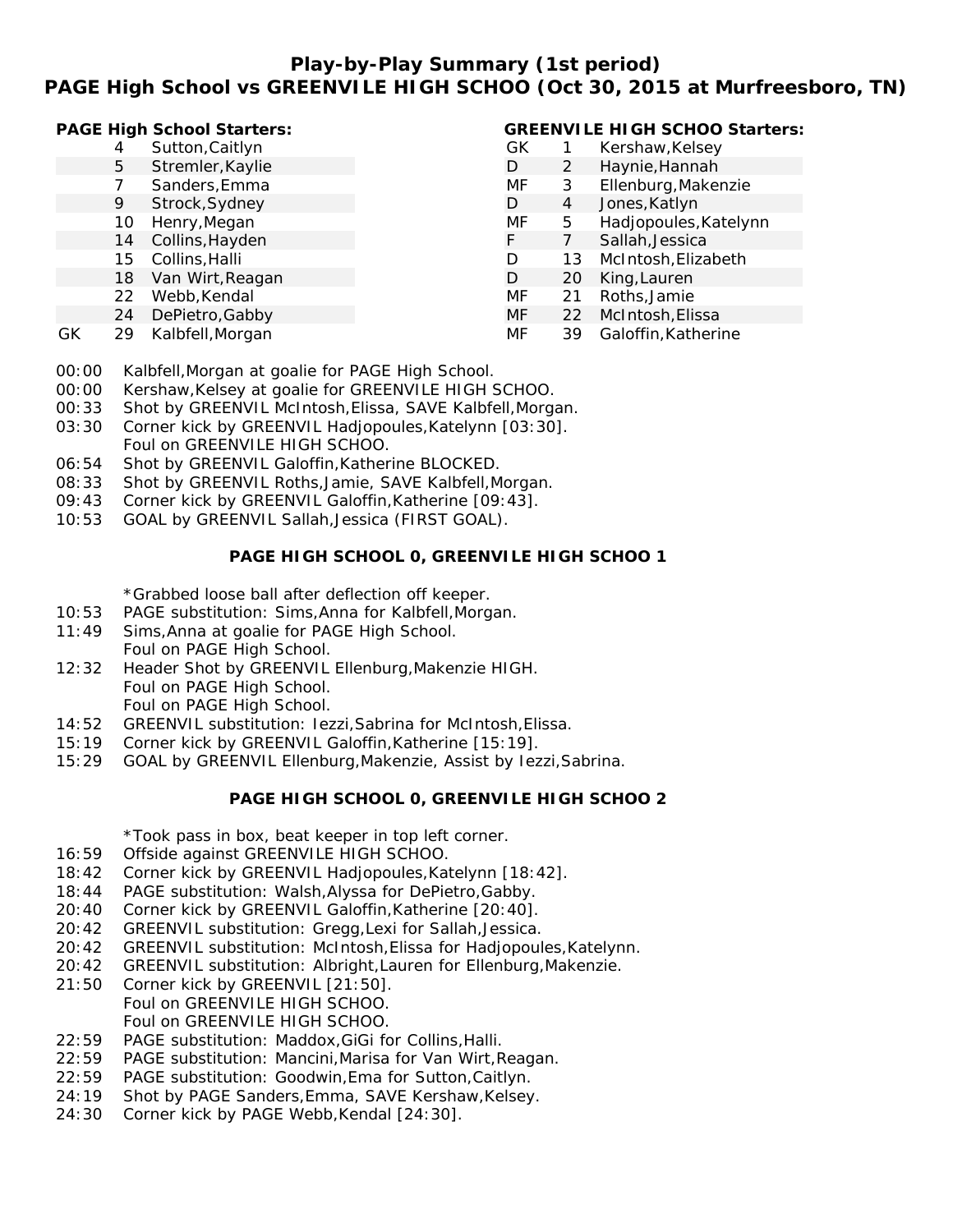### **Play-by-Play Summary (1st period)**

## **PAGE High School vs GREENVILE HIGH SCHOO (Oct 30, 2015 at Murfreesboro, TN)**

Foul on GREENVILE HIGH SCHOO.

- 28:41 Corner kick by GREENVIL Galoffin,Katherine [28:41].
- 29:03 PAGE substitution: Collins,Halli for Strock,Sydney. Foul on GREENVILE HIGH SCHOO.
- 30:30 Yellow card on GREENVIL Gregg,Lexi.
- 31:52 GREENVIL substitution: Ellenburg,Makenzie for Gregg,Lexi.
- 32:56 Shot by GREENVIL Roths,Jamie, SAVE Sims,Anna. Foul on PAGE High School.
- 33:59 GREENVIL substitution: Hadjopoules,Katelynn for Iezzi,Sabrina.
- 33:59 GREENVIL substitution: Doty,Savannah for McIntosh,Elizabeth.
- 33:59 GREENVIL substitution: Sallah,Jessica for Albright,Lauren.
- 37:01 Corner kick by GREENVIL Hadjopoules,Katelynn [37:01]. Foul on PAGE High School.
- 38:12 Corner kick by GREENVIL Galoffin,Katherine [38:12].
- 39:29 Shot by GREENVIL Roths,Jamie, SAVE Sims,Anna.
- 40:00 End of period [40:00].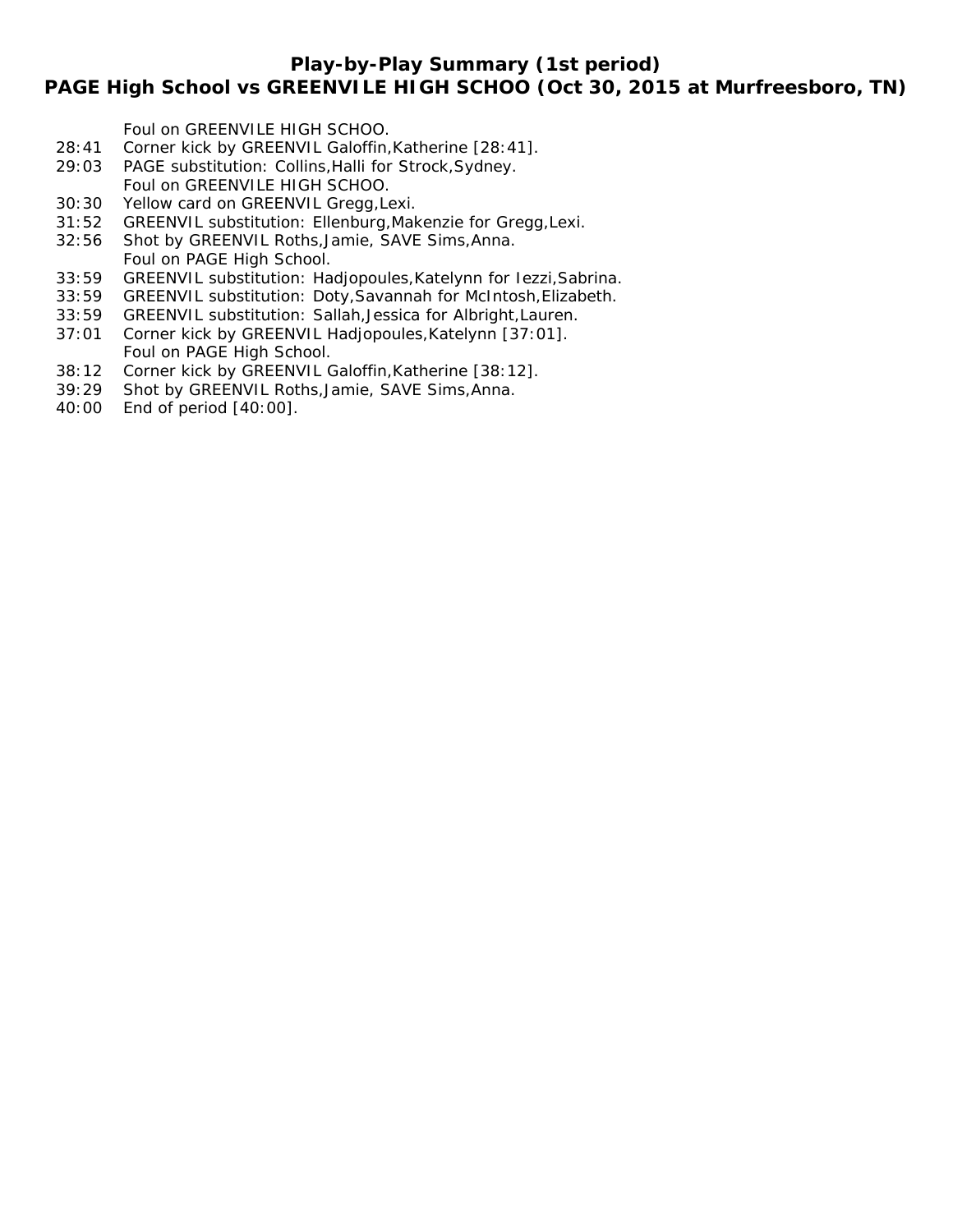### **Play-by-Play Summary (2nd period)**

**PAGE High School vs GREENVILE HIGH SCHOO (Oct 30, 2015 at Murfreesboro, TN)**

- 40:00 Start of 2nd period [40:00].
- 40:00 For GREENVIL: #1 Kershaw,Kelsey, #2 Haynie,Hannah, #3 Ellenburg,Makenzie, #4 Jones,Katlyn, #5 Hadjopoules,Katelynn, #7 Sallah,Jessica, #13 McIntosh,Elizabeth, #20 King,Lauren, #21 Roths,Jamie, #22 McIntosh,Elissa, #39 Galoffin,Katherine.
- 40:00 For PAGE: #28 Sims,Anna, #22 Webb,Kendal, #4 Sutton,Caitlyn, #10 Henry,Megan, #24 DePietro,Gabby, #14 Collins,Hayden, #5 Stremler,Kaylie, #18 Van Wirt, Reagan, #15 Collins, Halli, #7 Sanders, Emma, #9 Strock, Sydney. Foul on PAGE High School. Foul on PAGE High School. Foul on GREENVILE HIGH SCHOO. Foul on GREENVILE HIGH SCHOO.
- 46:29 Shot by GREENVIL Sallah,Jessica HIT POST.
- 47:32 Shot by GREENVIL Sallah,Jessica, SAVE Sims,Anna.
- 47:58 Corner kick by GREENVIL Galoffin,Katherine [47:58].
- 49:01 Corner kick by GREENVIL Hadjopoules,Katelynn [49:01].
- 53:37 GOAL by GREENVIL Ellenburg,Makenzie.

#### **PAGE HIGH SCHOOL 0, GREENVILE HIGH SCHOO 3**

\*Pounced on free ball in box, scored to keeper's right side.

- 53:37 PAGE substitution: Mancini,Marisa for Sanders,Emma. Foul on PAGE High School.
- 56:59 GOAL by GREENVIL Ellenburg,Makenzie.

#### **PAGE HIGH SCHOOL 0, GREENVILE HIGH SCHOO 4**

\*Shot from outside the 18.

Foul on GREENVILE HIGH SCHOO.

- 57:30 Yellow card on GREENVIL Sallah,Jessica.
- 57:30 GREENVIL substitution: Gregg,Lexi for Sallah,Jessica.
- 57:30 PAGE substitution: Walsh,Alyssa for Van Wirt,Reagan.
- 57:30 PAGE substitution: Goodwin,Ema for Sutton,Caitlyn.
- 57:30 PAGE substitution: Maddox,GiGi for Strock,Sydney.
- 58:47 Shot by GREENVIL Roths,Jamie, SAVE Sims,Anna. Foul on GREENVILE HIGH SCHOO.
- 59:21 GREENVIL substitution: Albright,Lauren for Ellenburg,Makenzie.
- 59:21 GREENVIL substitution: Lay,Cabriella for McIntosh,Elissa.
- 60:02 Shot by PAGE Henry,Megan HIT CROSSBAR.
- 61:09 GREENVIL substitution: Doty,Savannah for Jones,Katlyn.
- 62:45 Corner kick by GREENVIL Hadjopoules,Katelynn [62:45].
- 63:29 PAGE substitution: Sanders,Sarah for DePietro,Gabby.
- 63:29 PAGE substitution: Kincaid,Sydney for Mancini,Marisa.
- 63:29 PAGE substitution: Kincaid,Mackenzie for Henry,Megan.
- 64:41 Shot by GREENVIL Hadjopoules,Katelynn, SAVE Sims,Anna.
- 64:52 Corner kick by GREENVIL Hadjopoules,Katelynn [64:52]. Foul on PAGE High School.
- 67:14 Corner kick by PAGE [67:14].
- 67:56 PAGE substitution: Van Wirt,Reagan for Walsh,Alyssa.
- 67:56 PAGE substitution: Henry,Megan for Kincaid,Mackenzie.
- 67:56 PAGE substitution: Sanders,Emma for Kincaid,Sydney.
- 69:03 GREENVIL substitution: Iezzi,Sabrina for Roths,Jamie.
- 69:12 Leonard,Hannah at goalie for GREENVILE HIGH SCHOO. Foul on PAGE High School.
- 71:04 GREENVIL substitution: Kriebel,Michaela for Hadjopoules,Katelynn.